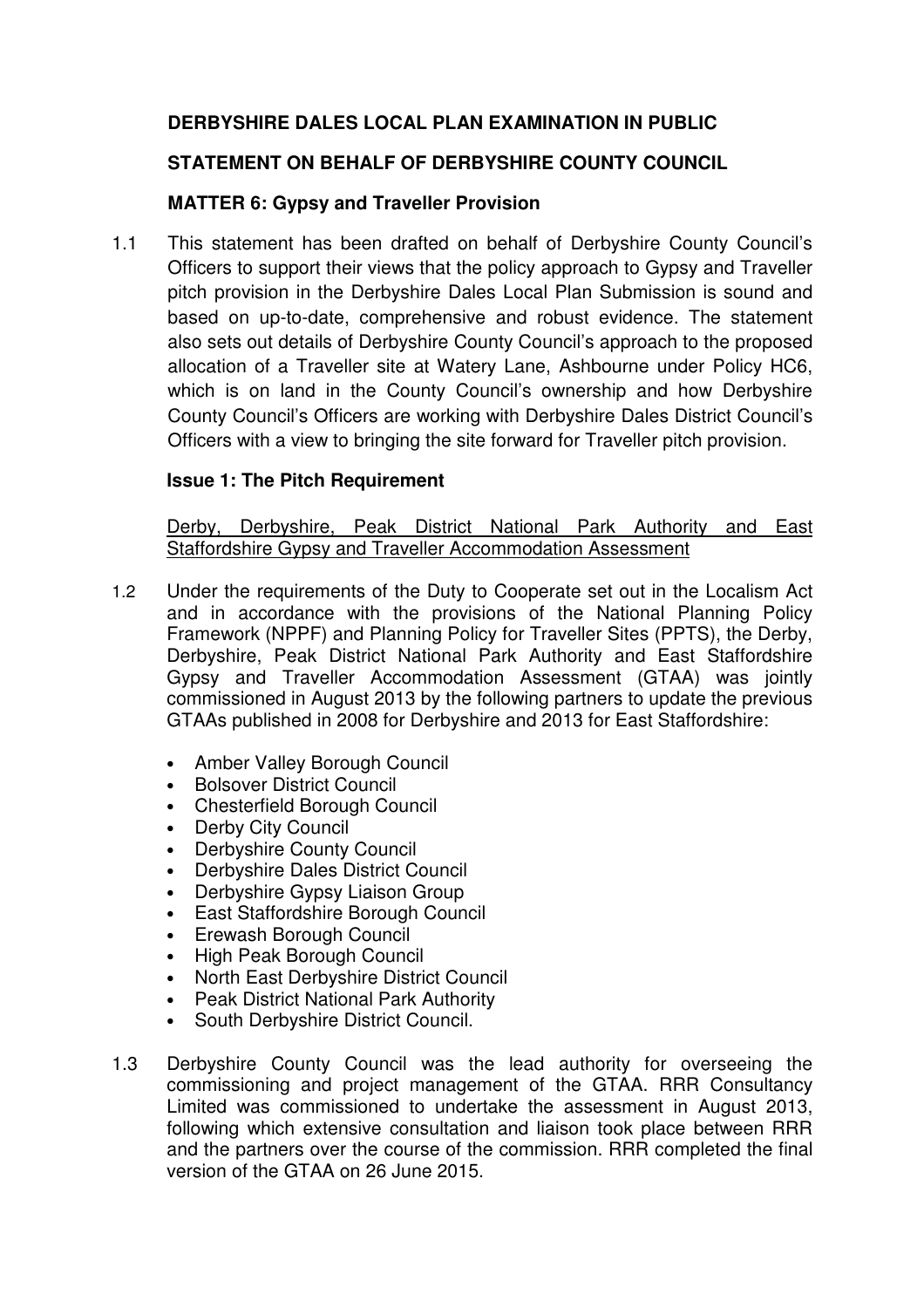- 1.4 The methodology applied in the GTAA is based on the approach recommended in PPTS and other best practice, and uses a fifteen stage assessment process. The GTAA draws on primary and secondary data sources including:
	- Primary data: face-to-face surveys with Gypsies, Travellers and Travelling Show people;
	- Secondary information: including a literature review and secondary data analysis, for example, analysis of the Department for Communities and Local Government's Bi-Annual Traveller Caravan Count; and
	- Stakeholder consultation with local organisations involved with Gypsies, Travellers and Travelling Show people.
- 1.5 The GTAA has a base date of 2014 and provides a snapshot in time based largely on survey evidence collected between October 2013 and February 2014. The GTAA sets out recommendations for the accommodation needs across the study area as a whole and for each local authority area for the period 2014 to 2034, showing need for the number of:
	- Permanent Gypsy and Traveller pitches;
	- Travelling Show people plots;
	- Transit sites / emergency stopping places (study area only);
	- Bricks and mortar accommodation units.
- 1.6 The GTAA does not identify specific sites to accommodate future pitch and plot requirements in the study area. The Assessment makes it clear that this will be the responsibility of the individual city, district and borough local planning authorities (LPAs) through the preparation and review of their local plans.
- 1.7 The final GTAA report was agreed by all Derbyshire partners, including Derbyshire Dales District Council, for publication on Derbyshire County Council's website in August 2015. Since its publication, the GTAA has been used by all the partner authorities in Derbyshire to inform policies for the pitch and plot requirements set out in their emerging Local Plans.
- 1.8 For Derbyshire Dales District, based on the 15 stage assessment methodology, the GTAA recommends that there is a requirement for a total of 9 additional pitches over the period 2014 to 2034, with 6 additional pitches required in the period 2014 – 2019, and 1 additional pitch required in each of the subsequent five year periods from 2019 to 2024, 2024 to 2029 and 2029 to 2034.
- 1.9 Section 10.61 and 10.62 of the GTAA also sets out recommendations for the site size of new pitches noting that as a general guide, an average family pitch must be capable of accommodating at least an amenity building, a large trailer and touring caravan, drying space for clothes, a lockable shed, parking space for two vehicles and a small garden area.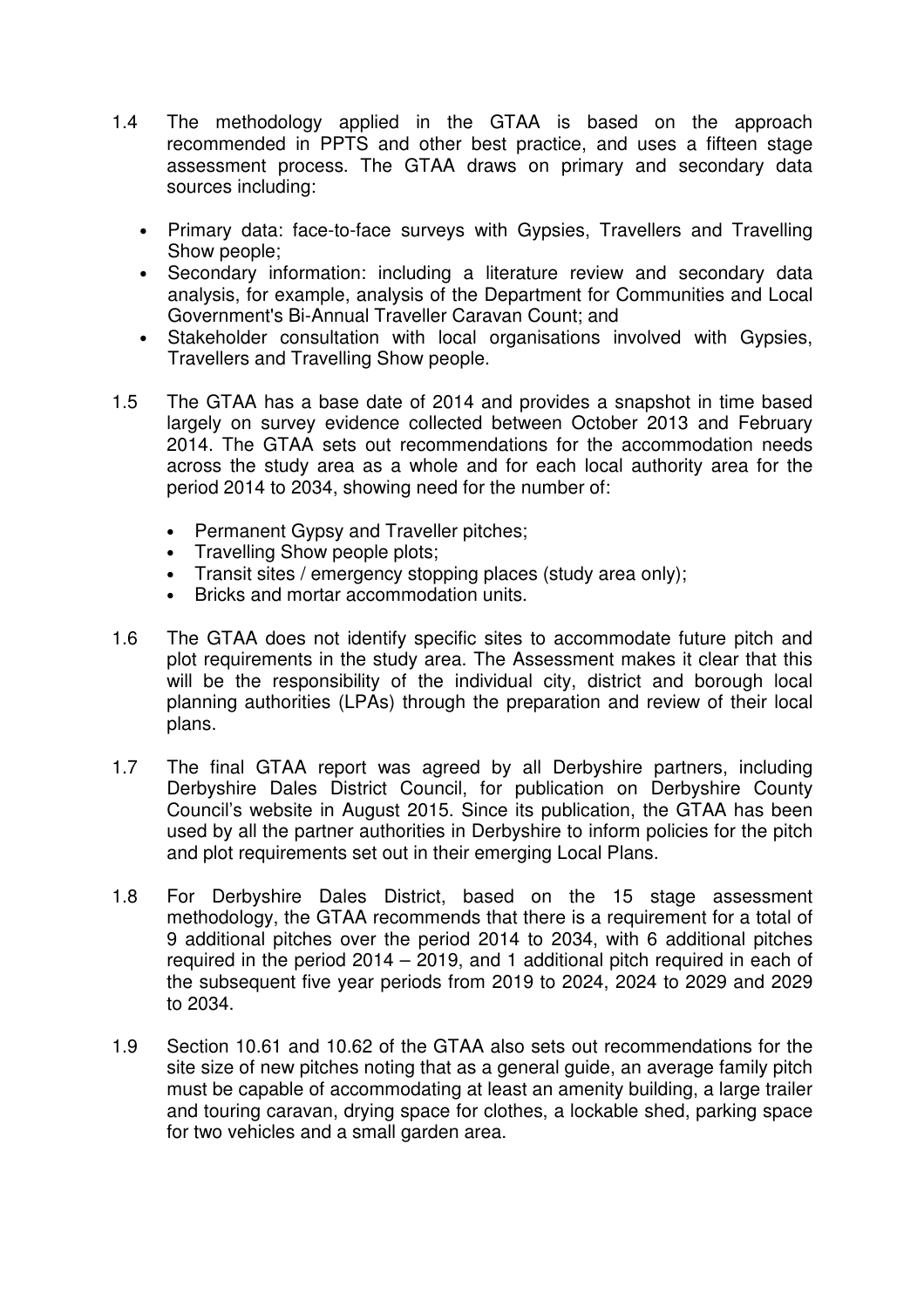- 1.10 Section 10.62 indicates that a pitch of approximately 325 square metres would take into account all minimum separation distance requirements between caravans and pitch boundaries as stipulated in guidance and regulations for caravan development. A pitch size of at least 500 square metres would accommodate the following on-pitch facilities:
	- Hard standing for 1 touring / mobile caravan and 1 static caravan;
	- 2 car parking spaces;
	- 1 amenity block;
	- Hard standing for storage shed and drying space;
	- Garden / amenity area.
- 1.11 Derbyshire County Council's Officers consider that the GTAA is a comprehensive, thorough, robust and up-to-date piece of evidence to inform the pitch and plot requirements that are being identified in emerging district and borough Local Plans across Derbyshire, particularly the pitch and plot requirements over the period 2014 to 2019.
- 1.12 The Derbyshire Traveller Issues Working Group (TIWG) comprises officers from all the local authorities in Derbyshire, including officers from the emergency services and health organisations, who have responsibility for Gypsy and Traveller matters. The TIWG has been monitoring the recommendations, implications and requirements of the GTAA, since it was published in August 2015. There are no proposals at the current time by the TIWG to commission a refresh or update of the GTAA. However, it is likely that there may be a need to commission such an update after 2019, once the first five year pitch requirement period in the GTAA has expired.

Derbyshire County Council's Representations on the Derbyshire Dales Local Plan on Gypsy and Traveller Matters

- 1.13 Derbyshire County Council's Officers submitted extensive comments on the Derbyshire Dales Draft Local Plan (DDDLP) on 19 May 2016. On Gypsy and Traveller matters, these Officer comments welcomed and supported the fact that paragraph 6.12 of the DDDLP set out details of the Derby, Derbyshire, Peak District National Park Authority and East Staffordshire GTAA, and that paragraph 6.13 and Policy HC6, appropriately set out a requirement that provision should be made for 9 pitches over the period 2014 to 2033 in the District, which was recommended in the GTAA.
- 1.14 Derbyshire County Council's Officers submitted extensive comments on the Derbyshire Dales Local Plan – Pre-Submission Draft Plan (PSDP) on 22 September 2016. On Gypsy and Traveller matters, these officer comments largely reaffirmed comments made on the DDDLP, which welcomed and supported the fact that paragraph 6.13 of the PSDP appropriately indicated that the GTAA had identified a total pitch requirement for the District of 6